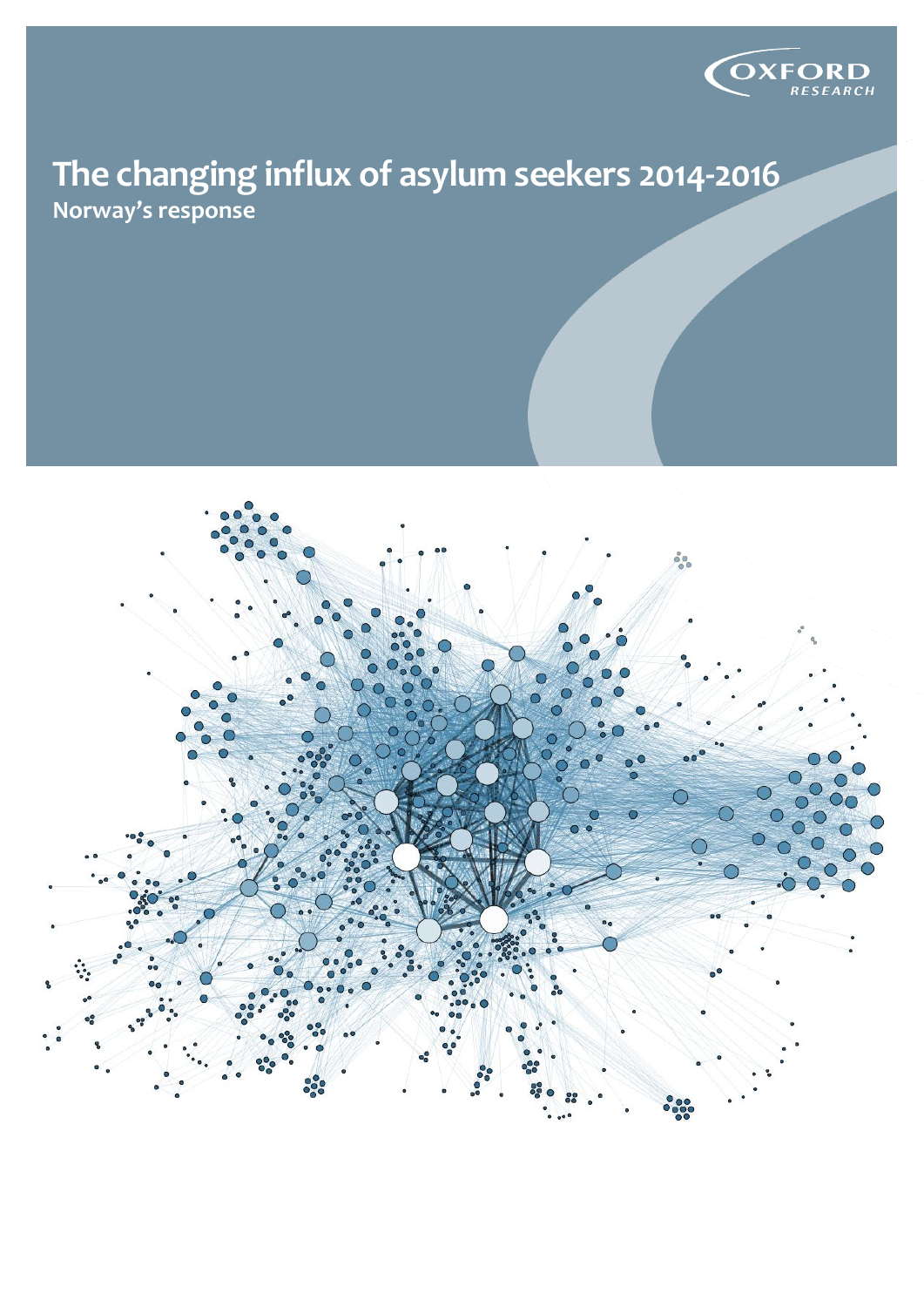# **Preface**

This report provides a summary of Norway's response to the European Migration Network's 2017 focused study, labelled *The changing influx of asylum seekers in 2014-2016: Member State responses*. It includes key points on how Norway dealt with the influx, as well as future plans and lessons learnt.

The report is authored by Senior Analysts in Oxford Research, Kristian Rostoft Boysen and Tor Egil Viblemo.

The full templated country report can be found at <http://www.emn.ie/>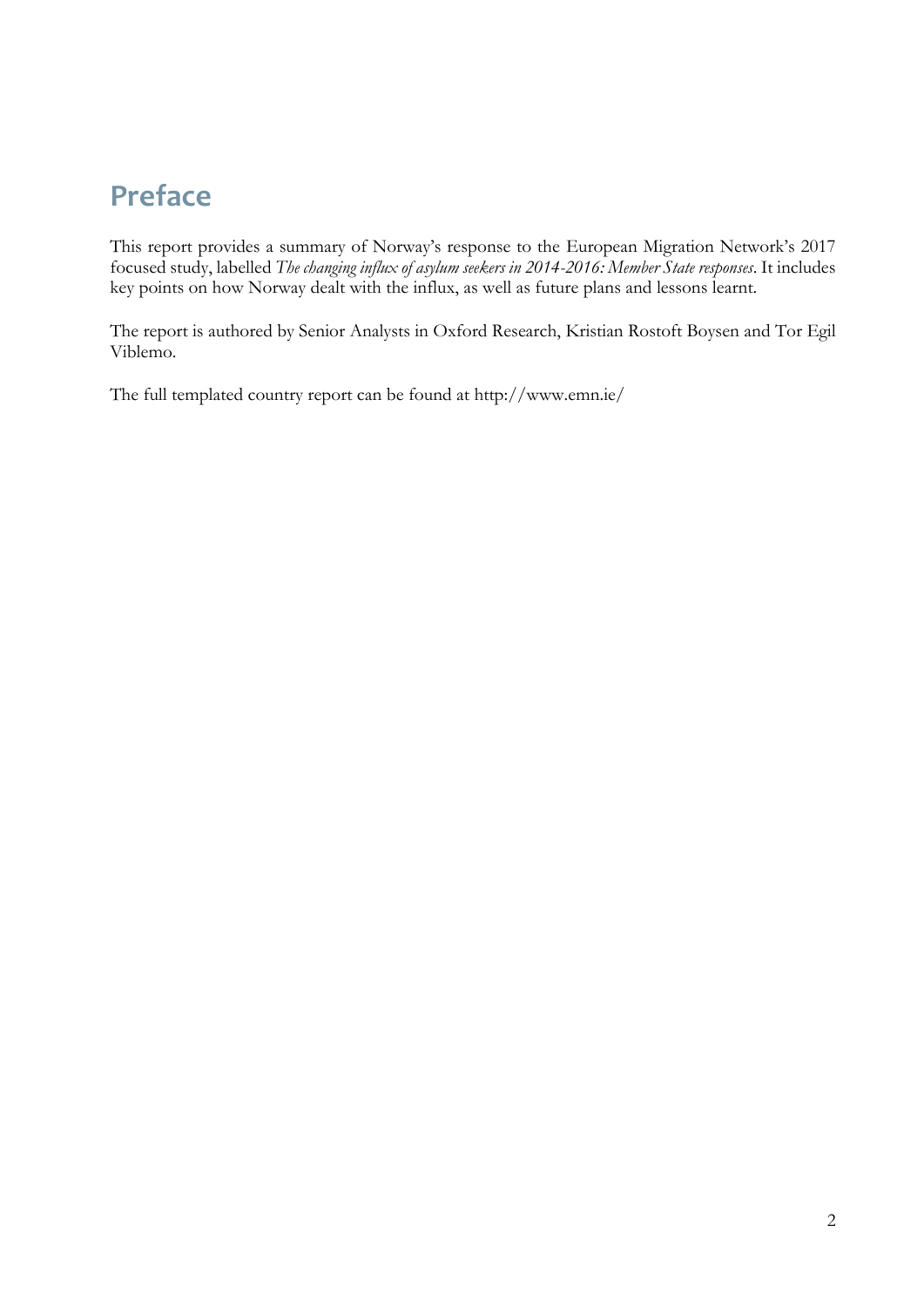# **Table of contents**

| 1. | <b>Background</b>                                                                           |    |
|----|---------------------------------------------------------------------------------------------|----|
| 2. | Scaling up: What measures were taken?<br>Legislative changes<br>Ad-hoc / temporary measures | 10 |
| 3. | Scaling down                                                                                | 16 |
| 4. | Future preparedness and lessons learned                                                     | 17 |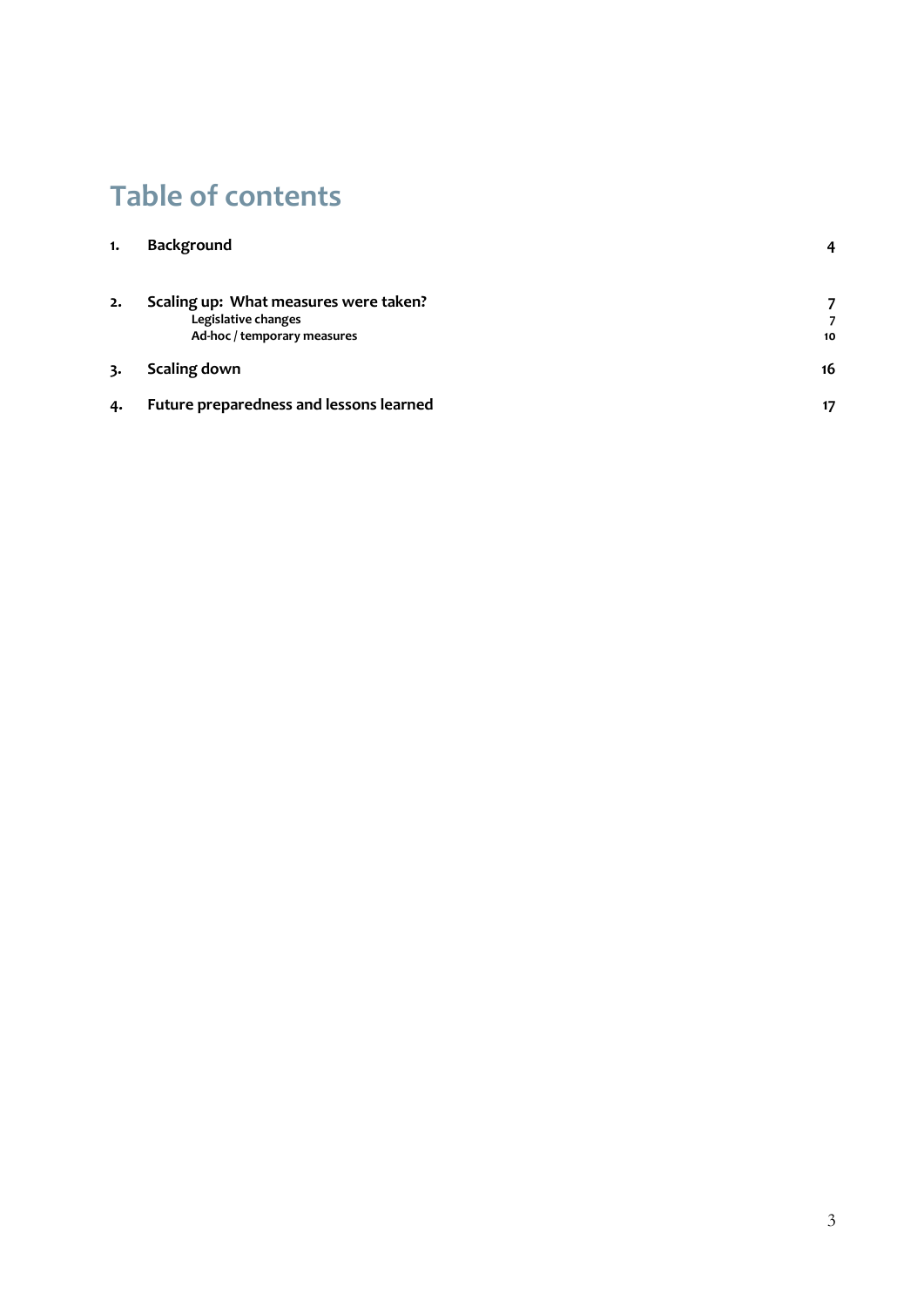## <span id="page-3-0"></span>**1. Background**

During the three-year period in question (2014-2016), Norway experienced a short, but unprecedentedly large influx of asylum seekers. The vast majority of arrivals came in the late summer and autumn of 2015, putting a significant strain on state institutions and service providers.

During and after the influx, measures were taken across many sectors to cope with the situation. Some of these were by nature reactive and temporary, whereas others had more structural features and are still in force. The experiences from the crisis had profound impact on the national, regional and local authorities that were involved in the response.

### **The most relevant actors in the report**

The Ministry of Justice and Public Security has an overarching responsibility to ensure societal security and preparedness across sectors. A (non-exhaustive) list of the most involved agencies at the national level and some of their main responsibilities are as follows:

- ➢ The Norwegian Directorate of Immigration (UDI) is at the heart of the asylum process. UDI is responsible for processing applications for asylum- and assisted return cases. UDI is also responsible for asylum reception facilities through agreements with municipalities, private sector companies and NGOs who, in turn, run the facilities.
- ➢ The International Police Immigration Service (PU) is first in line in meeting asylum seekers, registering them and receiving the asylum applications. PU is also responsible for forced return cases.
- ➢ The Police Directorate (POD) manages the police districts and special agencies. POD links the Ministry of Justice and Public Security with external entities.
- ➢ The Immigration Appeals Board (UNE) is the appellate body for immigration and citizenship cases.
- ➢ The Directorate for Civil Protection and Emergency Planning (DSB) supports the Ministry of Justice and Public Security by coordinating the work of civil protection and emergency planning.

At the regional and local level:

- ➢ Municipalities provides primary health care and child welfare services to all residents in the municipality. This includes care for asylum seekers residing in temporary accommodation facilities.
- ➢ The County Governor is the link between the municipalities and the central government. In a crisis, the Country Governor has a coordinating role across municipalities. Amongst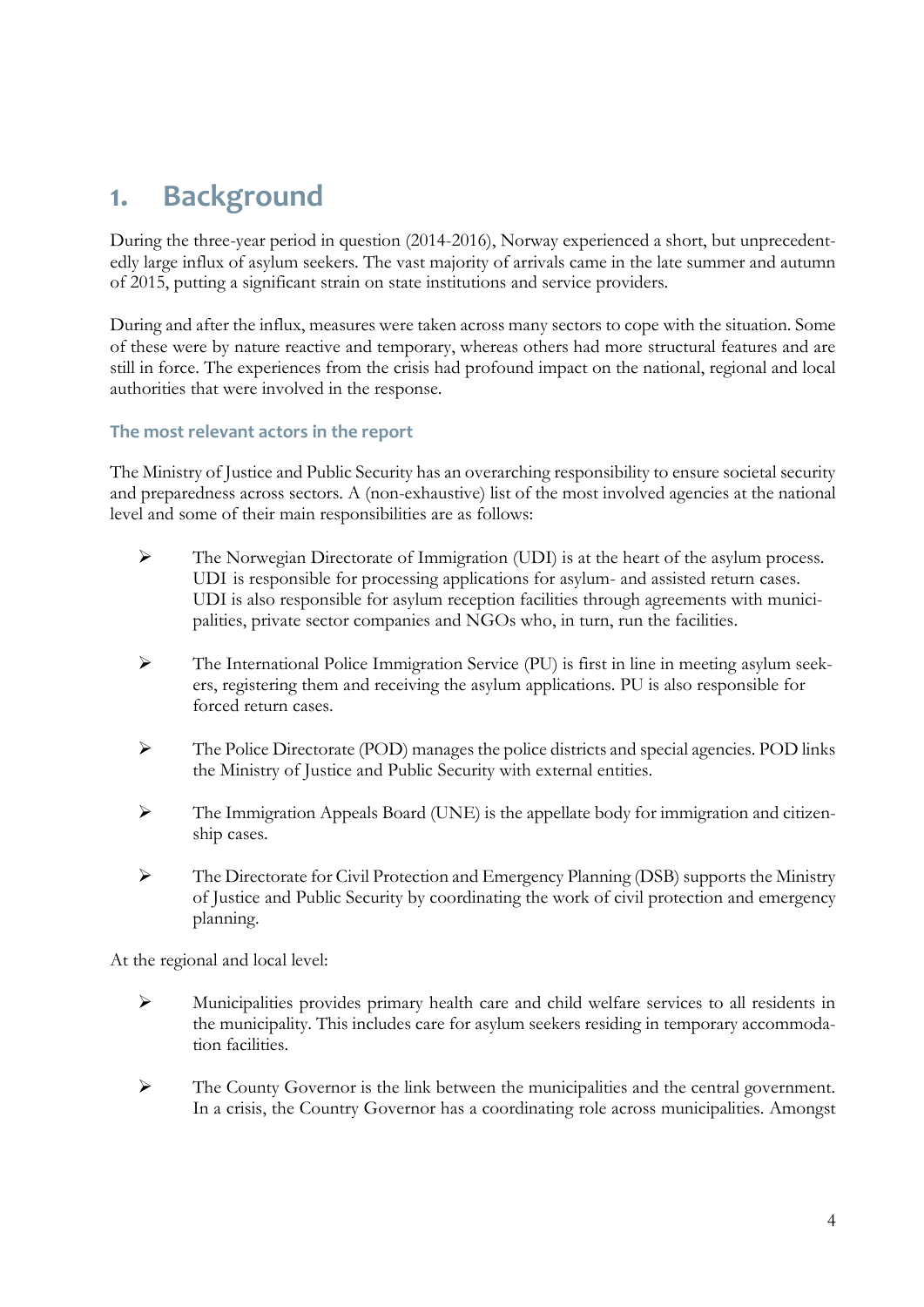other tasks it is the County Governor's responsibility to appoint representatives for unaccompanied asylum seekers under the age of 18, provide free legal aid and oversee care centres for unaccompanied asylum seekers under the age of 15.

### **The fluctuating number of asylum seekers**

The diagram below depicts the number of asylum applications to Norway from the mid-80s until and including 2016. The numbers show a peak (relative to the normal) at 7-10 year intervals. As such, the year of 2015 stands out, representing an all-time high.



**Number of asylum seekers to Norway by year** (Sources: UNHCR, Eurostat, UDI)

In the years 2014, 2015 and 2016, the number of asylum seekers was 11 415; 31 145; and 3 485, respectively. 2014 would be considered relatively high in terms of overall work load for the Immigration Directorate (UDI), whereas 2016 numbers were extremely low, only matched by some scattered years in the 80s and 90s.

2015 was the absolute peak in the number of asylum applications in Norway. As shown in the diagram below, of the 31 145 asylum seekers arriving in 2015, 70% came in the period from September to November. These sharply rising numbers were followed by an even steeper drop.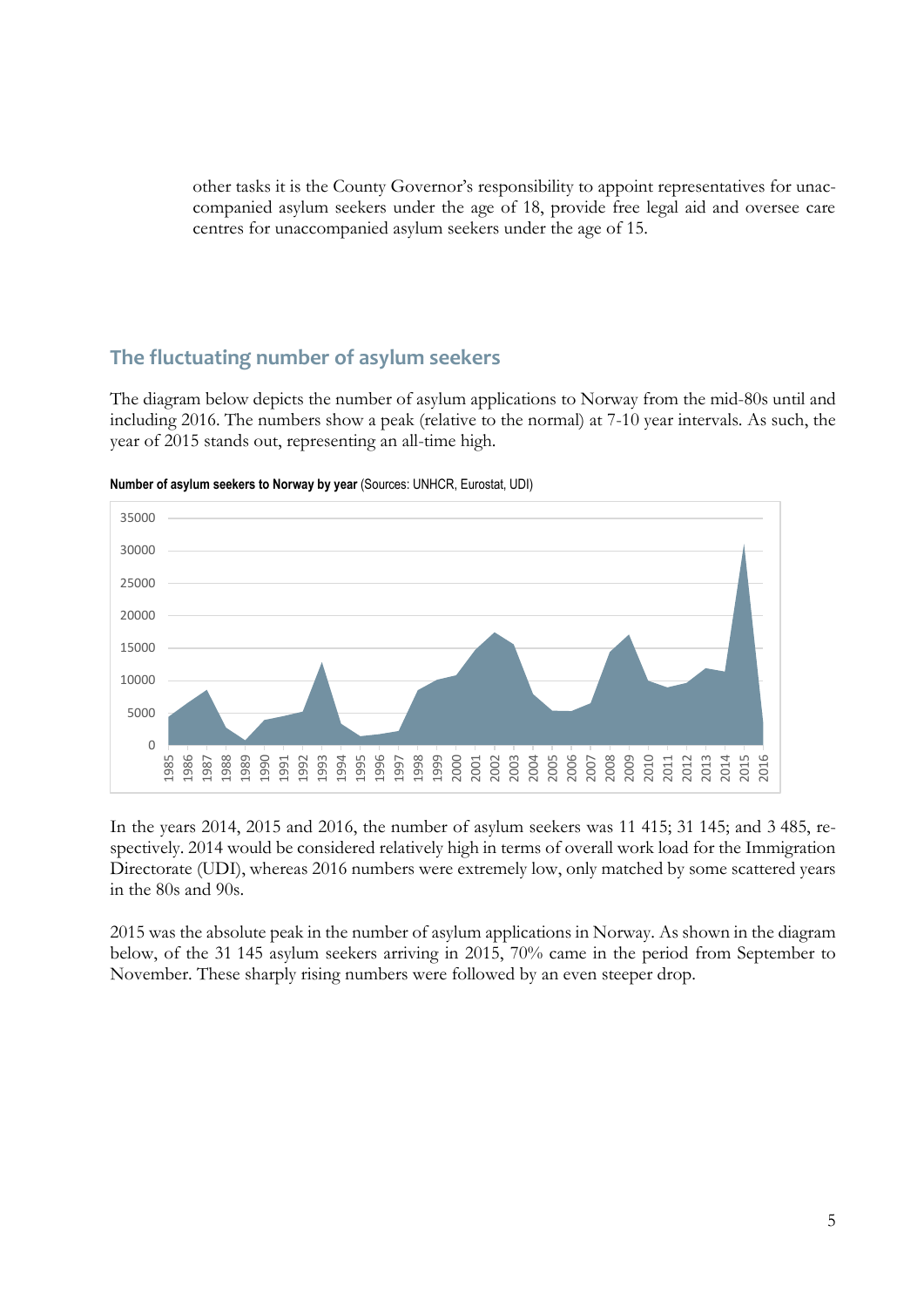

Another characteristic of the 2015-influx was the rapid increase of arrivals at a single location outside the Oslo area. A total of 5 540 asylum seekers entered Norway from Russia in the high north through the Storskog border crossing. The diagram below shows the number of arrivals at Storskog per month.



**Number of asylum seekers entering Norway at Storskog border crossing in 2015** (Source: Norwegian ID Centre - NID):

This development coincided with the increasing numbers in the South-East of Norway. As the diagram above shows, the influx over Storskog border crossing took place in late summer and autumn of 2015, and subsided by December.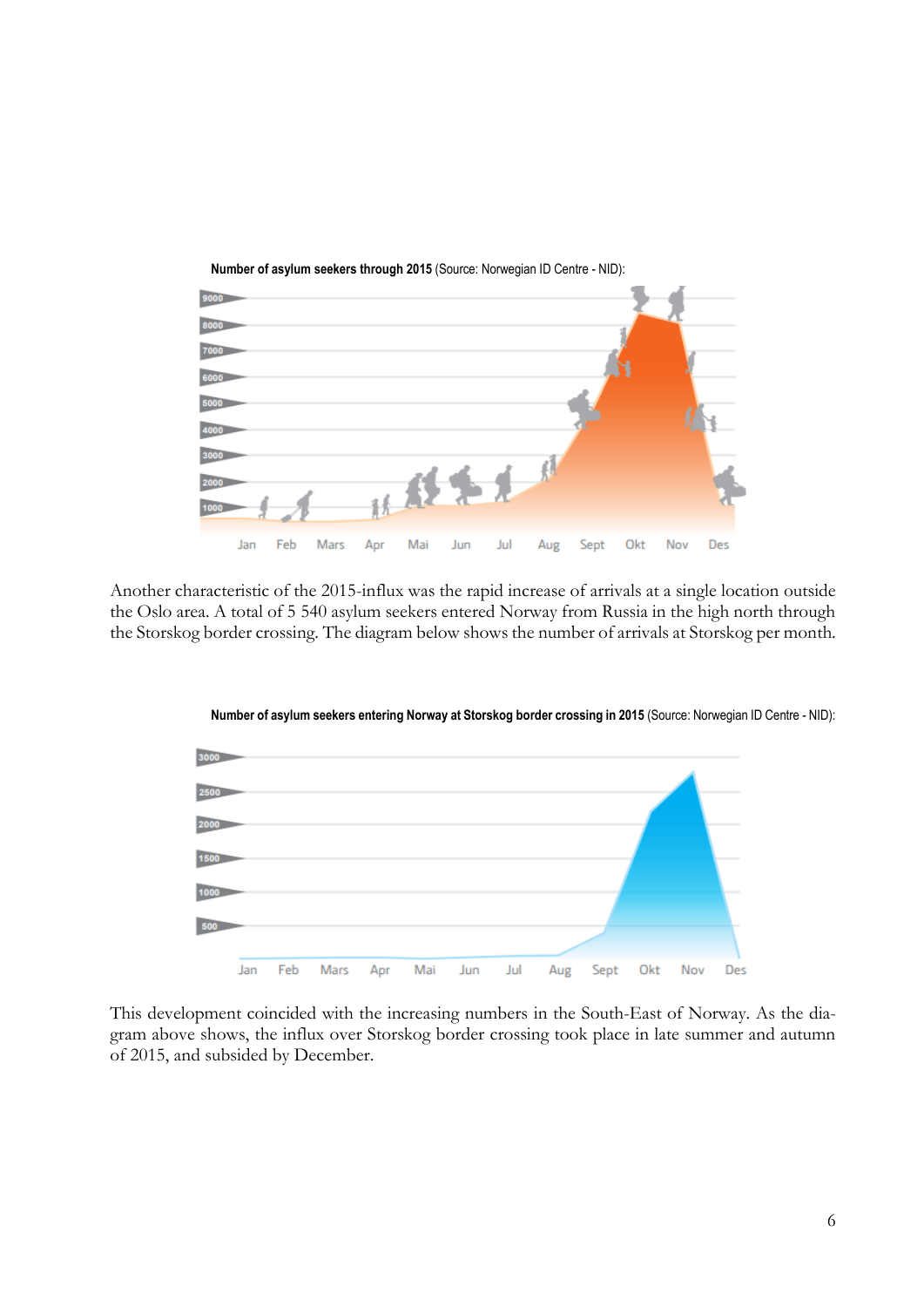## <span id="page-6-0"></span>**2. Scaling up: What measures were taken?**

The 2015-influx and its aftermath put state agencies and service providers under significant strain. On the national level, this was particularly felt by the Police Immigration Service (PU) and the Norwegian Directorate of Immigration (UDI). The administrative burden of scaling up prompted the Ministry of Justice and Public Security (JD) to grant additional budget allocations for staff increases with a view to ramp up case handling capacity, support functions as well as the expansion and running of asylum reception facilities.

The sections below summarize measures taken to cope with- or curb the influx. The evidence base for indicating effects vary strongly. Where possible, commentary on the effects and unintended consequences of the measures are included. Most of the measures were of a more reactive and/or ad-hoc nature, while others were structural, embodied in legislative changes and subsequent policy instructions.

Norway has not undertaken a national evaluation of all the policies and measures implemented 2014- 2016. Internal reviews have been undertaken by most of the state authorities that had substantial involvement in the national response, and a hearing has been undertaken on some of central legislative measures. There has also been a report summarizing main findings based on these internal reviews.

#### <span id="page-6-1"></span>**Legislative changes**

There were two rounds of amendments to the Norwegian Immigration Act, namely *Prop. 16L (2015- 2016)*, and *Prop. 90L (2015-2016)*. Both sought to curb and gain control over the flow of asylum seekers, however, the former was specifically motivated by the sudden-onset influx over the Arctic route from Russia through the Storskog border crossing.

### Prop. 16L (2015-2016)

A number of asylum seekers entering Norway at the Storskog border crossing had ties to Russia either in the form of double citizenship, residence permit or visa. The Norwegian Immigration Act provides the option of refusing to process the asylum application of a person who already has protection in another country, or has stayed in a country where the person was not subject to persecution.

Norway has a return agreement with Russia dating back to 2007. This measure signaled the desire to make use of the agreement, requesting that Russian authorities take back persons who already had stayed in Russia.

On 20 October, the Ministry of Justice and Public Security issued the instruction "GI-12/2015 Asylum applications from persons who have entered Norway from Russia – case handling and prioritization". The instruction gave guidance on case handling and prioritization, instructing UDI to consider the possibility of denying ordinary asylum process according to the Norwegian Immigration Act §32.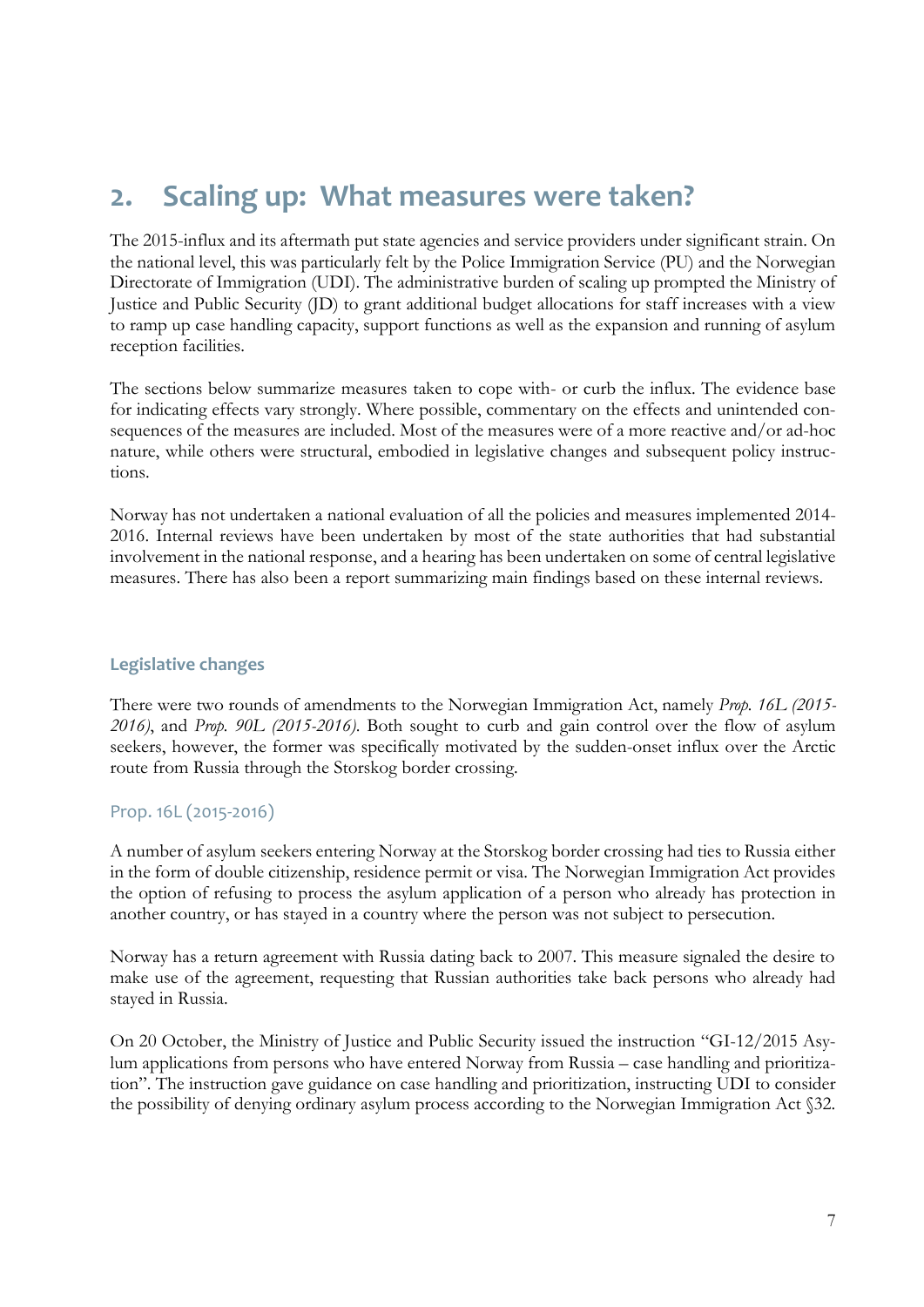On 13 November 2015, the Parliament approved amendments to the Immigration Act ("Prop. 16L (2015-2016) Amendments to tighten the Immigration Act"). First, these amendments entailed granting the Ministry of Justice and Public Security the authority to issue instructions to the Norwegian Immigration Appeals Board. Second, an amendment entailed widening the scope to refuse ordinary processing of asylum applications. Third, the amendments gave further room to effectuate forced return. These amendments were to be temporary, lasting until 1 January, 2018. Parliament will vote on whether to prolong the legislative measures by the end of 2017.

The Ministry of Justice and Public Security issued the instruction "GI-13/2015 – Accelerated case handling for asylum seekers who have had stay in Russia, ref. the Norwegian Immigration Act §§32 and 90" to UDI and the Norwegian Immigration Appeals Board (UNE).

The instruction meant that persons fitting the above description be subject to an accelerated procedure, meaning denial of regular asylum procedure, regardless of whether a person had/would have access to asylum procedure in Russia. Subsequently, it would be demanded that the person depart from Norway without delay. In cases where there would be well-founded reasons to believe an asylum seeker would be persecuted in Russia, regular asylum procedure could be granted.

The Ministry of Justice and Public Security issued the instruction "Routines for accelerated handling of persons who arrive through Storskog without valid visa or other valid entry permit" to the Police Directorate. The instruction detailed procedures and cooperation with UDI on-site.

A further detailing of the handling of asylum applications lodged from Storskog was later followed up on by two instructions to UNE:

- ➢ "GI-07/2016 The Storskog portfolio handling asylum applications lodged in 2015 from persons in possession of expired single-entry visas to Russia." (April, 2016)
- ➢ "GI-15/2016 The Storskog portfolio handling asylum applications lodged in 2015 from persons in possession of expired multiple entry visas, or expired residence permits." (November, 2016)

These instructions, amongst other things granted ordinary asylum procedure to the 2015-cases who could not be returned to Russia.

### Prop. 90L (2015-2016)

The Ministry of Justice and Public Security proposed further changes to the Norwegian Immigration Act (Prop. 90 L (2015-2016) "Amendments to tighten the Immigration Act II"). The Norwegian Parliament approved changes to the law by June 2016 with minor changes.

Key elements of this legislative measure include:

❖ The Norwegian Parliament adopted an amendment to the Immigration Act which makes it possible to deny asylum seekers entry at the borders with other Nordic countries during a crisis with an extraordinarily high number of arrivals.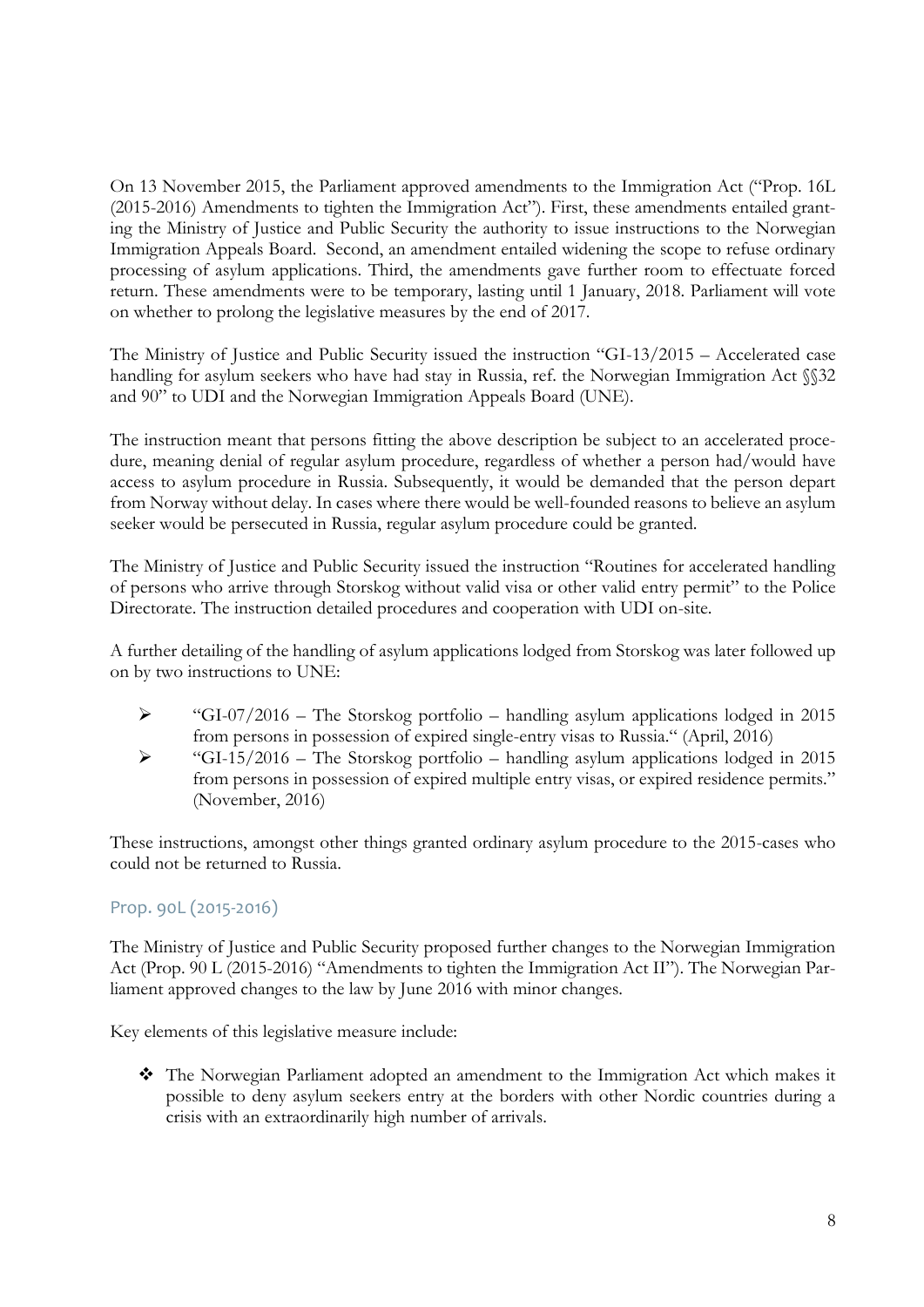- $\bullet$  Conditions for family reunion tightened A new provision will make it possible to refuse certain applications for family reunification in certain cases. Residence for family members may be refused if the family in question would be able to live safely in a third country with which the family's overall connection is stronger than its connection with Norway. This provision does not apply if the sponsor has been granted permanent residence in Norway.
- ❖ Expanded provision for accelerated or immediate effectuation of forced return in cases where an asylum application has been denied ordinary processing. A decision to refuse individual consideration of an asylum application (for example because the asylum seeker has been granted asylum or protection in another country) may be implemented immediately if it is clear that there are grounds for this.
- ❖ Amendments providing wider authorisation for the collection and storage of biometric personal data in the form of facial images and fingerprints in immigration cases have been adopted. The purpose is to improve checks of the identity of foreign nationals.
- ❖ Norwegian immigration authorities are able to refuse an application for permanent residence if this would conflict with serious considerations relating to the regulation of immigration, for example if the foreign national in question has actively obstructed attempts to clarify his or her identity since arriving in Norway.
- ❖ Foreign nationals who are granted collective protection after a mass flight will not be eligible for permanent residence until they have been in Norway for six years.
- ❖ Measures to ensure integration are being introduced for permanent residence in Norway: The foreign national must have been self-supporting in the preceding twelve-month period. Applicants to whom the obligation to participate in Norwegian language and social studies tuition applies must have a minimum level of spoken Norwegian and pass a test in social studies in a language they understand. The obligation to participate in Norwegian language and social studies tuition has been extended to foreign nationals between 55 and 67 years of age, which means that this group must also take the test when they have completed tuition.
- ❖ Requirements that both parties must be at least 24 years old in family *establishment* cases. The purpose is to combat forced marriage. Exemptions may be made from this requirement if it is clear that the marriage or cohabiting relationship has been entered into voluntary.
- ❖ The deadline for lodging an appeal following the rejection of an asylum application is to be reduced from three weeks to one week for asylum seekers who clearly do not meet the conditions for being granted protection or otherwise protection from return.
- ❖ The provision that it must be 'not unreasonable' to direct a foreign national to seek protection in another part of his or her country of origin will no longer apply. Foreign nationals do not have the right to international protection if they can obtain effective protection in another area of their home country other than the one from which they have fled (internal displacement).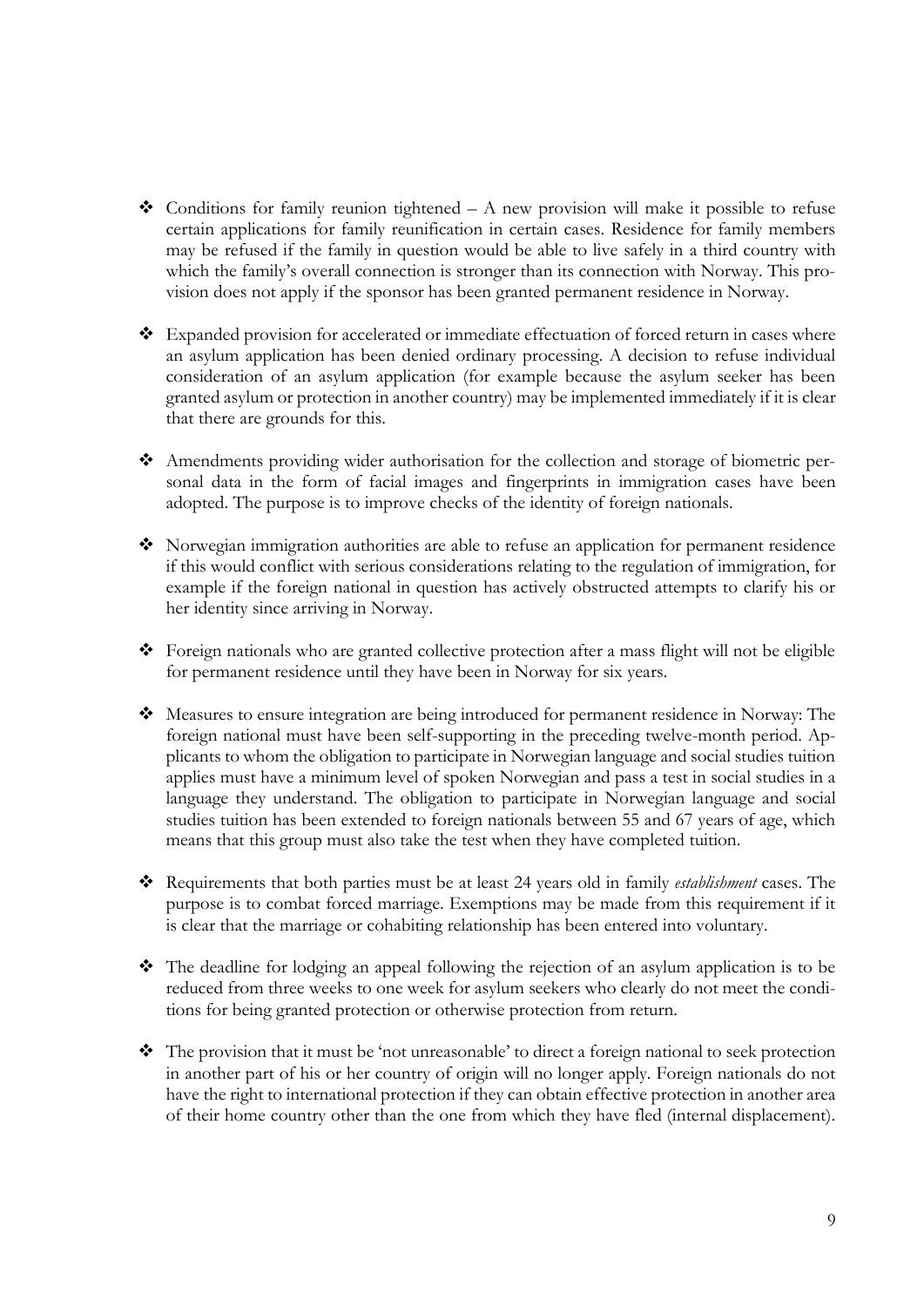However, under the current provisions of the Immigration Act, foreign nationals may only be directed to internal displacement if this is 'not unreasonable'.

The contents of Prop. 90 L. was in part based on the settlement of November 19th 2015 between the majority of political parties represented in the Norwegian Parliament.

#### <span id="page-9-0"></span>**Ad-hoc / temporary measures**

Thematically, these measures broadly fall within the following areas: border control, reception centres / accommodation arrangements, wider reception services, registration process, asylum procedure, infrastructure (personnel and competencies), and integration measures for asylum applicants. A selection of the most important measures are listed below.

#### Reception centres and accommodation arrangements

Under ordinary circumstances there are two types of reception facilities in use post-registration. The first one is where medical checks (including tuberculosis check) pre-asylum interview, and one postasylum interview where the asylum seeker awaits the result of his or her application. Unaccompanied minors are accommodated in a separate, but parallel reception facility system. As existing facilities filled up during the influx, new facilities were acquired.

There was a steep increase in the number of unaccompanied minors arriving in Norway. The capacity to shelter this group in existing facilities was exhausted in August 2015. Responding to this challenge, new designated spaces were acquired both in- and outside Oslo. Those under the age of 15 are not the responsibility of UDI, but rather of the Child, Youth, and Family-Directorate.

As the number of asylum seekers increased generally, three new types accommodation were created:

- "*PU-Accommodation*" By September 2015, the Police Immigration Service (PU)'s capacity to register new arrivals was insufficient. This type of accommodation was intended for asylum applicants prior to registering at PU. The accommodation mostly involved hotels. Red Cross also accommodated a smaller number of unregistered asylum seekers at various locations.
- "*Emergency accommodation*" as existing reception facilities were exhausted in August 2015, UDI rented hotels, conference centres and similar venues to provide shelter to asylum seekers post-registration phase.
- "*Arrival Centers*" by end of October 2015, two centres opened; in Østfold County, close to the Norwegian-Swedish border, and in Finnmark County, close to the Northern border crossing to Russia. These two Arrival Centres co-located registration services and medical examination services.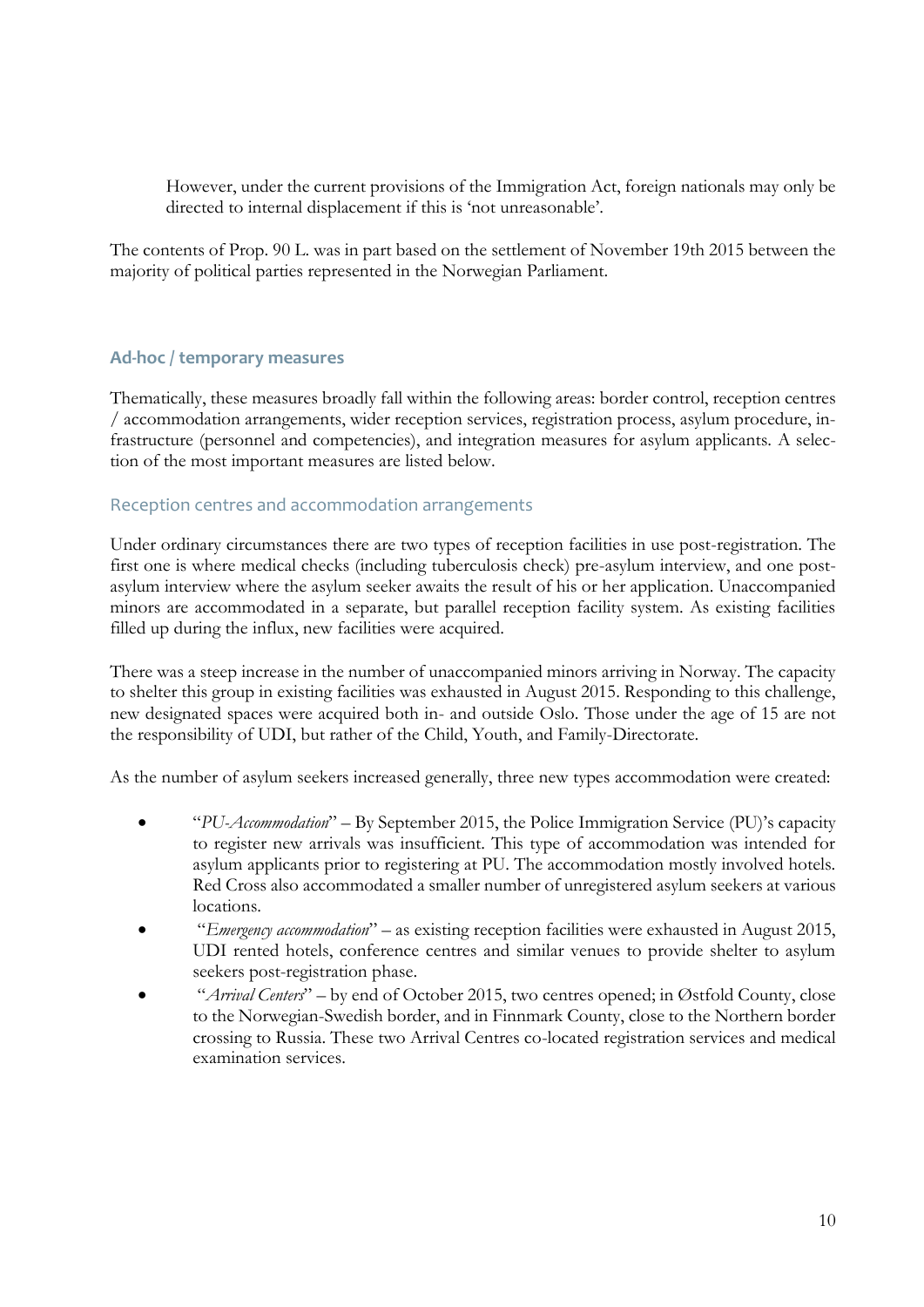The Ministry of Local Government and Regional Development appealed to municipalities, asking for swift decision making procedures in terms of approvals for establishing additional reception facilities.

The new types of accommodation enabled authorities (and Red Cross) to provide shelter for the high number of arrivals, however, there were also adverse effects. Asylum seekers in emergency accommodation and PU accommodation facilities (hotels, conference centres etc) were hard to keep track of since these venues had no access to the digital registration system, and the staff was generally inexperienced in sheltering asylum seekers. This exacerbated logistical problems and service provision. Moreover, extended stays and crowding in PU accommodation and emergency accommodation bore health- and security risks.

#### Registration process

The Police Immigration Services (PU) is the first line of contact for asylum seekers entering Norway. PU registers applicants and subsequently relays applications to UDI (occasionally applicants are transported to PU by local police).

By the summer of 2015 PU's capacity was increasingly strained by the high number of asylum applicants, rendering full-fledged registration procedures difficult.

UDI and PU had an agreement detailing the use of four different registration procedures depending on the situation. Among these four procedures was the "mini-registration" (later named "preliminary registration"), which was a lighter and faster form of registering. When the new arrival centre was established outside Oslo, PU increasingly resorted to mini-registrations. This meant that the asylum seeker would be transferred to a reception facility, but that a full registration would have to be completed at a later stage.

Registration was undertaken in PU's own premises in Oslo (Tøyen), the new arrival centre outside Oslo (Råde), and the Storskog border crossing to Russia. In these locations, there were varying standards between teams, and differences in some of IT-tools underpinning the procedures.

Subsequently, PU and UDI developed a plan for "differentiated registration", which sorts applications by nationality and case category. Determining age of those entering as unaccompanied minors is labour intensive, and includes hand scan, x-ray, teeth examination and medical check. As arrivals climbed steeply, this procedure was reduced to include the hand scan only.

The registration phase was accelerated as a result of implementing simplified routines, however, errors and mismatches stemming from the mini-registration led to significant challenges in the reception apparatus and case handling for UDI, and the Norwegian Immigration Appeals Board (UNE) down the line. Mismatches and incomplete establishing of identity complicated both case processing and in some instances, returns.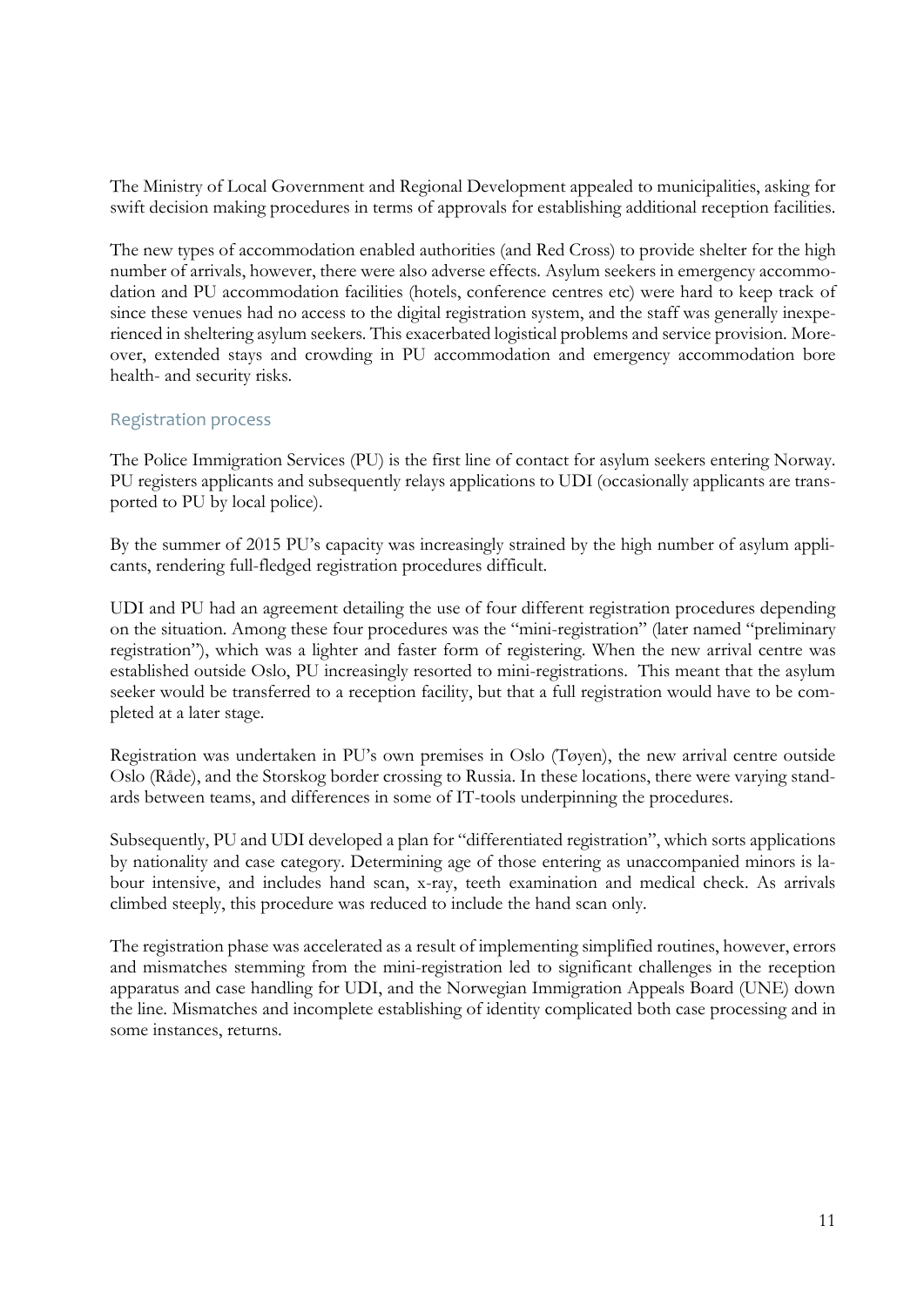### Infrastructure (personnel and competencies)

In October 2015, the government proposed granting UDI with 250 million NOK, and 3,4 billion NOK to the running of asylum reception facilities.

The grants translated into a strengthening of case handling capacity by 240 person-years, along with necessary increase of office space. This would enable UDI to double the number of processed asylum cases.

The 3,4 billion NOK allotted to the running of asylum reception facilities also included:

- Creating entirely new facilities as well as expanding existing ones.
- Security measures to prevent conflict and dangerous incidents, particularly in the temporary accommodation solutions.
- An increase in financial support to municipalities' provision of health services in asylum reception facilities.

Financial grants enabled UDI to boost its capacity in terms of personnel and establishing of both new and ordinary forms of reception facilities.

#### Border control

In November 2015, Norway introduced border control to gain greater control over the influx of persons entering Norway to seek asylum. The border control was prolonged several times throughout 2016 and 2017. The border control measure had two elements:

- Implementation of temporary border control on passenger ferries between Norway and the European continent. Persons without valid travel documents could be refused entry at the port of embarkation (Sweden, Denmark and Germany).
- Increased territorial control with near-border areas in the counties of Østfold and Hedmark.

The border control was prolonged several times throughout 2016 and 2017. Temporary internal border control was due to expire on November 11th 2017, and cannot be renewed in accordance with the Schengen Borders Code, article 29. However, Norway notified the Commission that the border control will continue for six months from November 11th onwards based in article 25.

### Wider reception services - health

During the influx it became imperative to inform municipalities about the provision of health services to asylum seekers, and roles and responsibilities of national and local authorities and service providers.

Asylum seekers have the same right to health services as the general population. In the autumn of 2015, existing facilities covering the mandatory tuberculosis-tests and health examinations were unable to cope with the high numbers of asylum seekers arriving. Some asylum seekers were therefore put in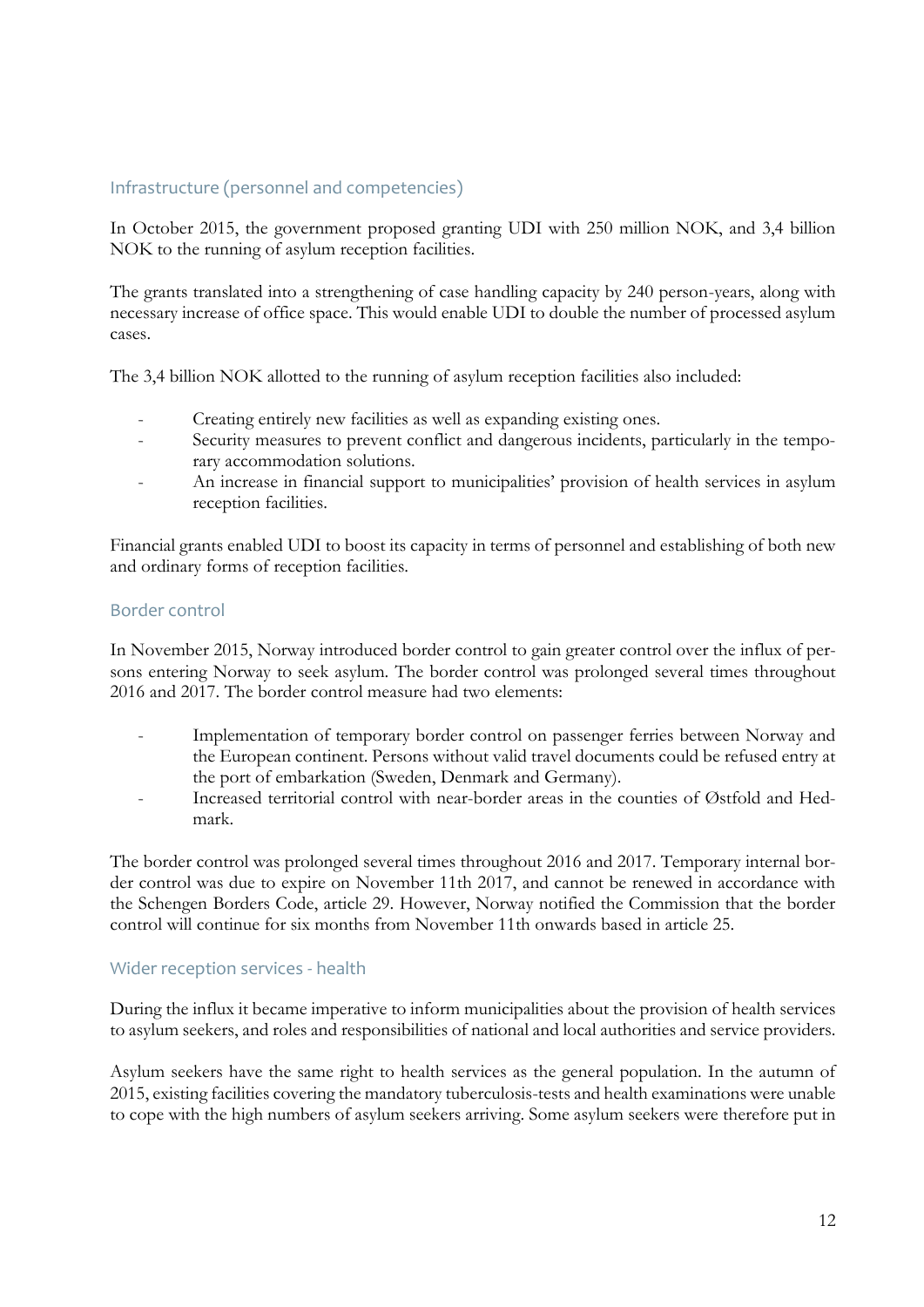emergency accommodation before being examined. The new types of accommodation and reception facilities created grey areas and doubts concerning logistical and financial responsibilities.

The need for dissemination of information on health services was further complicated by insufficient awareness of roles and responsibilities between UDI, county governors, municipalities' and state health providers as well as other authorities in the health sector.

UDI and the Health Directorate created a team that disseminated updated information to municipalities and county governors. The dissemination of information attempted to factor in the realities on the ground that were unaccounted for in previous guidelines. On 16 November 2015, Revised guidelines related to the provision of health services sent out to municipalities. This was further followed up with subsequent corrections and revisions at later stages. The joint health team became fully operational in January 2016, and then improved the situation.

In terms of effects, misconceptions about financial coverage, as well as mistakes in the initial communications created confusions, especially at the local and regional level. Lacking registration and data from earlier phases in the asylum process, lack of information exchange between municipal health providers, as well as new forms of ad-hoc accommodation solutions complicated the communication and coordination tasks. The general knowledge about the health authorities, their work and interactions with county governors was insufficient. This, in turn, bore the risk of asylum seekers not getting treatment in a time. The knowledge of asylum seekers' right to health services may have been lacking.

#### Pre-registration protection for vulnerable asylum seekers

NGOs had observed unaccompanied minors arriving in Oslo by bus and train had to locate the offices of Police Immigration Service. There were fears that children could disappear on the way prior to registering with the police.

As a measure to prevent children from getting lost, falling victims to trafficking and other forms of crime, volunteers from Refugees Welcome to Norway, the Oslo Municipality, and the Church City Mission mobilized to guide and accompany children to the premises of the Police Immigration Service.

### Wider reception services

The large 2015-influx made it more challenging to impart information on the asylum process, rights and advice to new arrivals.

Norwegian Organisation for Asylum Seekers (NOAS)'s mandate is to impart crucial information on the Norwegian asylum process including advice on the asylum interview, criteria for protection, as well as rights and obligations for newly arrived asylum seekers.

The massive influx of asylum seekers in the autumn, and the new forms of accommodation led to complicated logistics. NOAS had offices in one of the existing reception facilities that also provided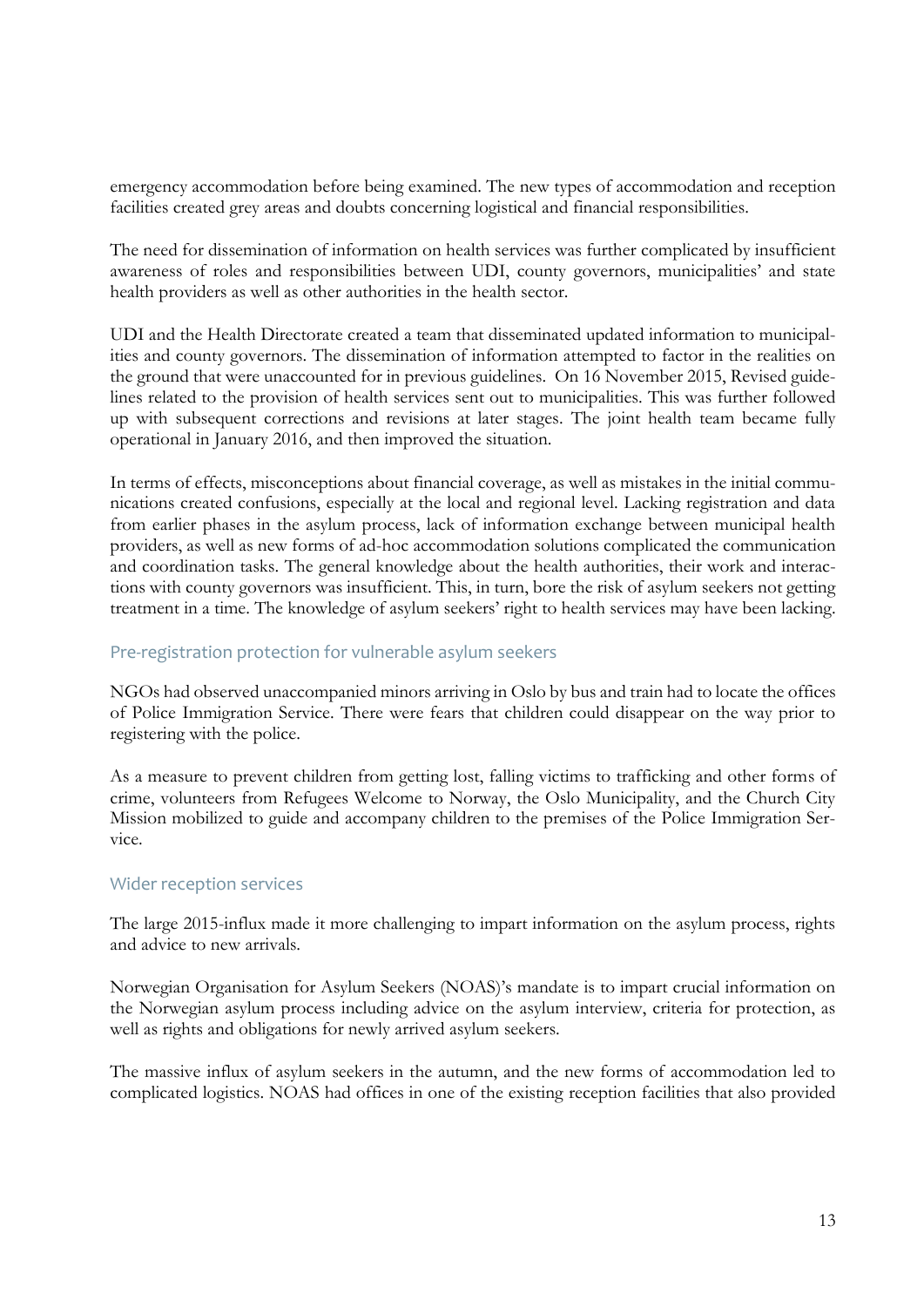medical check-up. Asylum seekers were bussed to reception facilities for medical check-up and information sessions, however, the bussing in of asylum seekers from temporary accommodation facilities became increasingly unpredictable.

NOAS took measures of boosting the information services by 34 employees, tripling its staff between September and November 2015, in order to cope with the increasing arrivals. NOAS also worked to establish itself at - or close to - the premises of the two new reception centres, outside Oslo and North close to the Storskog border crossing.

In terms of effects, increased staff enabled NOAS to deliver services to more refugees than they otherwise would have been able to do, although occasionally with reduced quality due to the highly complex and chaotic logistical situations that arose, and the relative inexperience of newly employed. Moreover, due to Prop 16 L. and the subsequent instructions that followed, many asylum seekers, for example at Storskog, found themselves in situations that were quite different from what the staff normally handled. This was amongst other things due to cases where ordinary asylum procedure had been denied.

#### Tightening policy on family reunion

Following the large number of asylum arrivals in 2015, there were fears that Norway would appear disproportionately lenient when it came to family immigration, compared to other European countries. A temporary measure was taken to pre-empt and counter impressions about Norway being disproportionally lenient.

The income requirement for a sponsor to applications of family immigration was raised by five salary grades (88% of grade 19 adjusted to grade 24), amounting to NOK 309 700 per year (before tax). The *former requirement* was then *reintroduced* in 2017 as requested by the Parliament.

However, a requirement that both parties in a family establishment (formation) cases must be over 24 years of age, was proposed in 2016, and entered into force on January 1, 2017.

#### Integration measure for asylum seekers

The White Paper "From reception centre to the labour market – an effective integration policy" came out in the spring of 2016.

The white paper recognized that lengthy stays in reception centres can lead to passivity, and therefore adversely effect the integration process for those who are resettled. The government therefore proposed the planning of integration reception centres with full-time qualifications programmes, and waiving the required completion of the Asylum Interview for temporary work permits.

In terms of criteria, this measure presupposes a high probability that the asylum seeker would be granted a residence permit, as well as requirement of identity having been established. Syrian refugees would be a typical example in this context.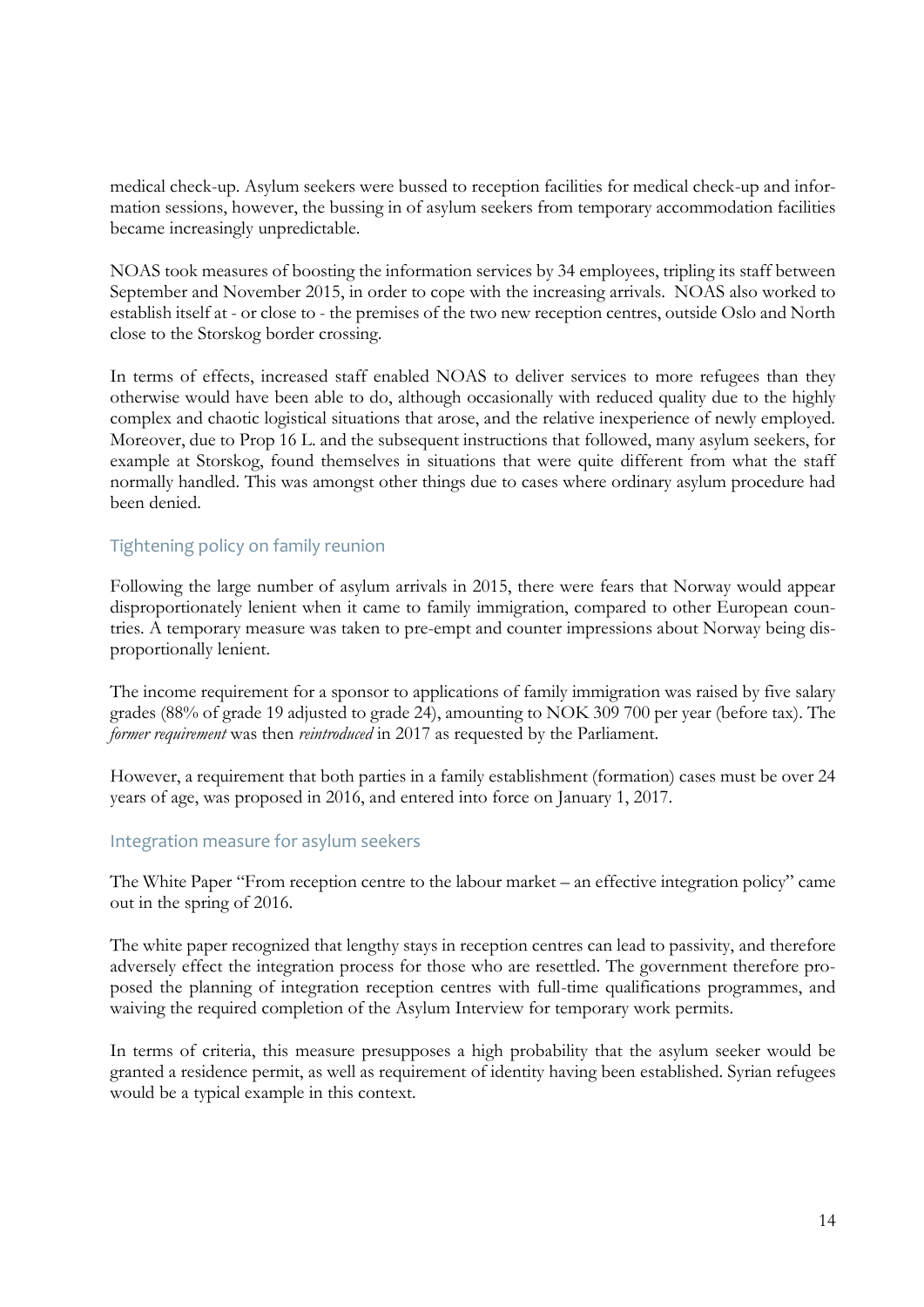As of 2017 there are five new 'integration reception facilities'. These are being currently evaluated specifically for effectiveness.

#### **National organizations' role and cooperation with government**

NGOs and ad-hoc voluntary initiatives contributed substantially on many fronts during the crisis. From the government's standpoint, they were supplementing state and municipality services as well as other local initiatives at asylum reception facilities, including integration activities.

NGOs also proved important in alerting appropriate authorities to developments on the ground in terms of unmet needs and observations on extra-vulnerable groups. Red Cross has a special mandate in crises through agreements with the state, and therefore had better access to asylum seekers, including when they were in waiting halls inside reception facilities and the Police Immigration Service's (PU) registration centres. Red Cross also ran an emergency accommodation facility in the capital, which came to be dedicated to unaccompanied minors.

Some NGOs have broad experience with working with refugees in Norway and other countries. These organizations were able to contribute at an early stage. However, in terms of shelter provision, Norway did not have to resort to establishing rudimentary tented camps outdoors.

Making use of the momentum created by national organizations and voluntary contributions, demands structured coordination and cooperation, as well as clear roles and responsibilities. National organizations' experiences in cooperating with the bureaucracy at state and local levels were quite varied. Several have expressed the need for predictable agreements to be in place before a crisis occurs. This was particularly the case with regards to UDI and municipalities. Some agreements were entered into in November (at the end of the influx), 2015, with several of the largest organizations. There were also coordination initiatives at the local level. Despite challenges, the cooperation between government and national organizations was strengthened.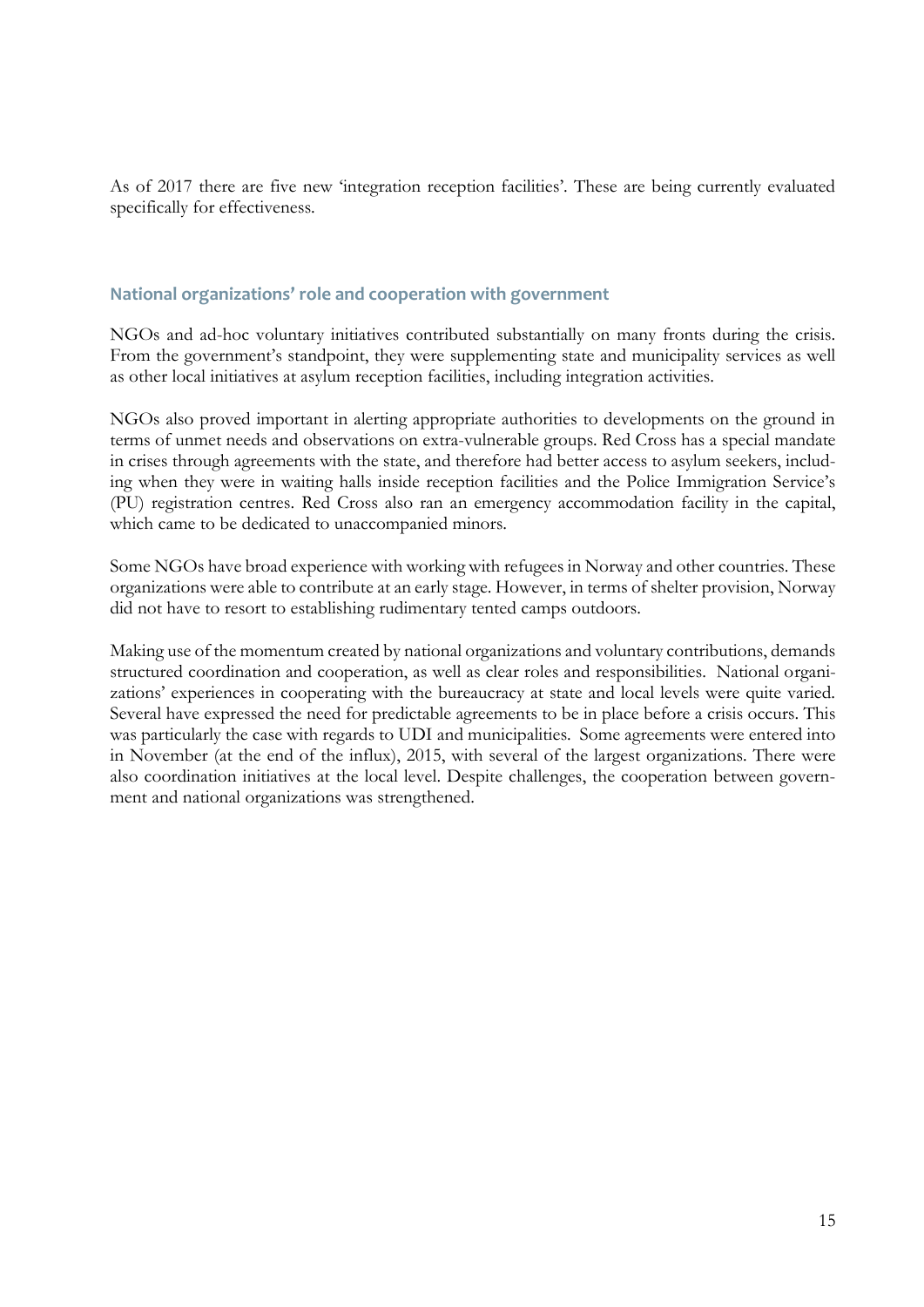## <span id="page-15-0"></span>**3. Scaling down**

Structural / legislative measures have largely remained in force beyond 2016. The low numbers of arrivals have persisted since 2016. For the most part, however, this has not lead to the lifting of legislative measures to tighten rules and regulations that eventually came with Prop. 16 L (2015-2016), and Prop. 90L (2015-2016). The newer Prop 149 L. (2016-2017), recommends prolonging the measures that came with Prop. 16 L., in the autumn of 2015. This will be subject to a vote in Parliament by the end of 2017.

Some of the temporary / ad-hoc measures, such as the utilization of emergency accommodation solutions in hotels and conference centres, regulate itself by demand. The speed with which UDI could dismantle this measure depended on the agreements entered into with the various suppliers that run the day-to-day administration of the facilities. Some venues operated with short mutual notice, whereas other did not. By mid-2016 UDI had phased out most of the agreements pertaining to adhoc accommodation solutions.

Larger measures of erecting entirely new reception facilities have scaled down as the number of asylum seekers dwindled, and many reception facilities were gradually phased out of operation in the various municipalities.

At the height of the influx there were over 200 facilities dispersed over a large number of municipalities across all counties. By October 2017 there are less than 50 facilities in operation nationwide. With a low prognosis for 2018 (3000 arrivals), the number of ordinary reception facilities (excluding those for unaccompanied minors and transit) may go further down to 14- 20 by December 2018.

The January-prognosis for influx of asylum seekers for 2016 was initially on par with the record-high number of 2015. By the very end of 2016, and certainly in the first half of 2017 – after an extended period of very low numbers of asylum seekers and correspondingly low prognoses – it became clear that UDI would have to scale down on staff.

### Prognosis and staffing in UDI

The additional staff acquired in late 2015 and the beginning of 2016 were tending to the planned tasks throughout the latter year. The newly acquired staff in UDI were also kept as a contingency given the high numbers forecasted.

As the prognosis for 2017 changed, the newly-acquired staff were redirected to work on the backlogs in other areas, such as family reunification, citizenship cases and auditing decisions in asylum cases.

<span id="page-15-1"></span>As mentioned, arrival numbers were low in 2016, and thus far in 2017. The current budget for UDI in 2018 is based on a prognosis of 6000 arrivals. In October 2017, the prognosis was re-adjusted to 3000. The consequence is a projected reduction of well over 200 person-years within UDI's organization.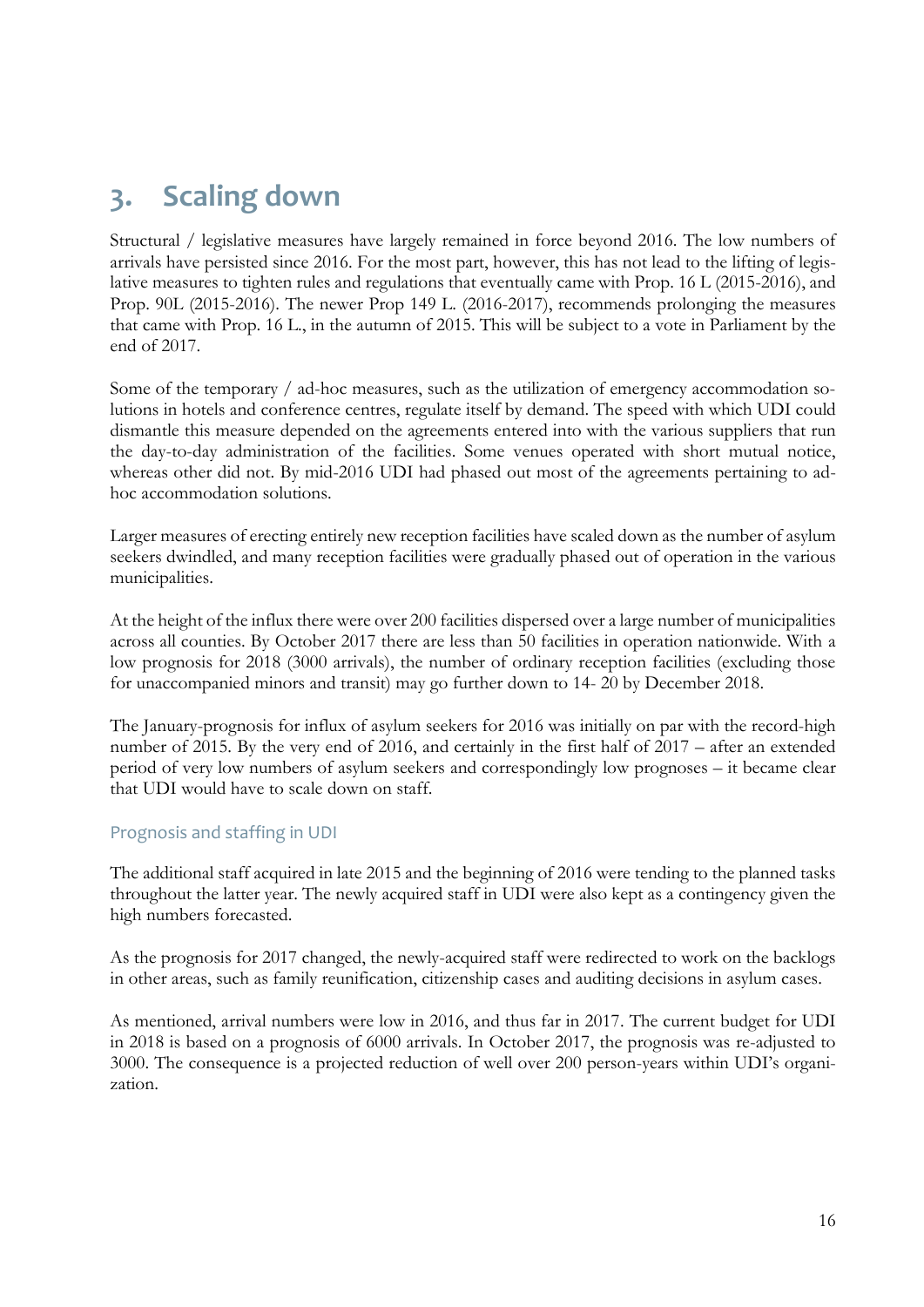## **4. Future preparedness and lessons learned**

The 2015-influx highlighted the unpredictability of migration patterns, and the rapidity with which a crisis can unfold. The extended period of low arrival numbers did not bring in a return to a 'pre-crisis normal', dialing back legislative measures. Moreover, involved actors and agencies reviewed their handling of the crisis, and contingency plans were revised within and across agencies.

#### **Political steering & retaining authority of instruction**

The structural legislative measures are expressions of how the government authorities can adapt to changing influx of asylum applicants. As previously mentioned, the restrictions introduced during and after the crisis have largely remained in place during the period low arrival numbers.

The political steering of government institutions is conducted, by and large, through law and regulations, which is a more time-consuming process (and often less detailed in substance) than issuing instructions.

As expressed in Prop. 149L (2016-2017), the Ministry of Justice and Public Security proposes to retain its authority of instruction over the Norwegian Appeals Board (UNE) in preparation for volatile situations. Retaining the authority of instruction is seen by the Government as an integral part of being prepared to act swiftly in times of crisis.

#### **UDI's revision of contingency plans**

At the onset of the crisis in 2015, there was a concept of high alert which UDI called in September 2015. The aftermath of the 2015 crisis highlighted the need for a shared understanding between state institutions of when a situation constitutes a crisis.

After post-crisis revision, the decision to implement contingency plans in the UDI is taken when the volume of arrivals is of a magnitude that exceeds the capacity of one or more of its departments. This means that UDI cannot carry out its work in an ordinary fashion with its *existing* organization and level of staffing.

The below three circumstances may indicate a crisis:

- ➢ Substantial deviation from the projected number of arrivals (prognosis);
- ➢ High number of asylum seekers arriving in one single location (other than Oslo)
- ➢ A steep increase in unaccompanied minors applying for asylum, coinciding with a rising total number of asylum seekers.

According to UDI's plans, a crisis is defined as three levels of magnitude, ranging from a light scaledup situation, to a full national crisis. These levels define when, and to which extent other sectors and authorities become involved in the response, along with the establishment of strategic coordination structures.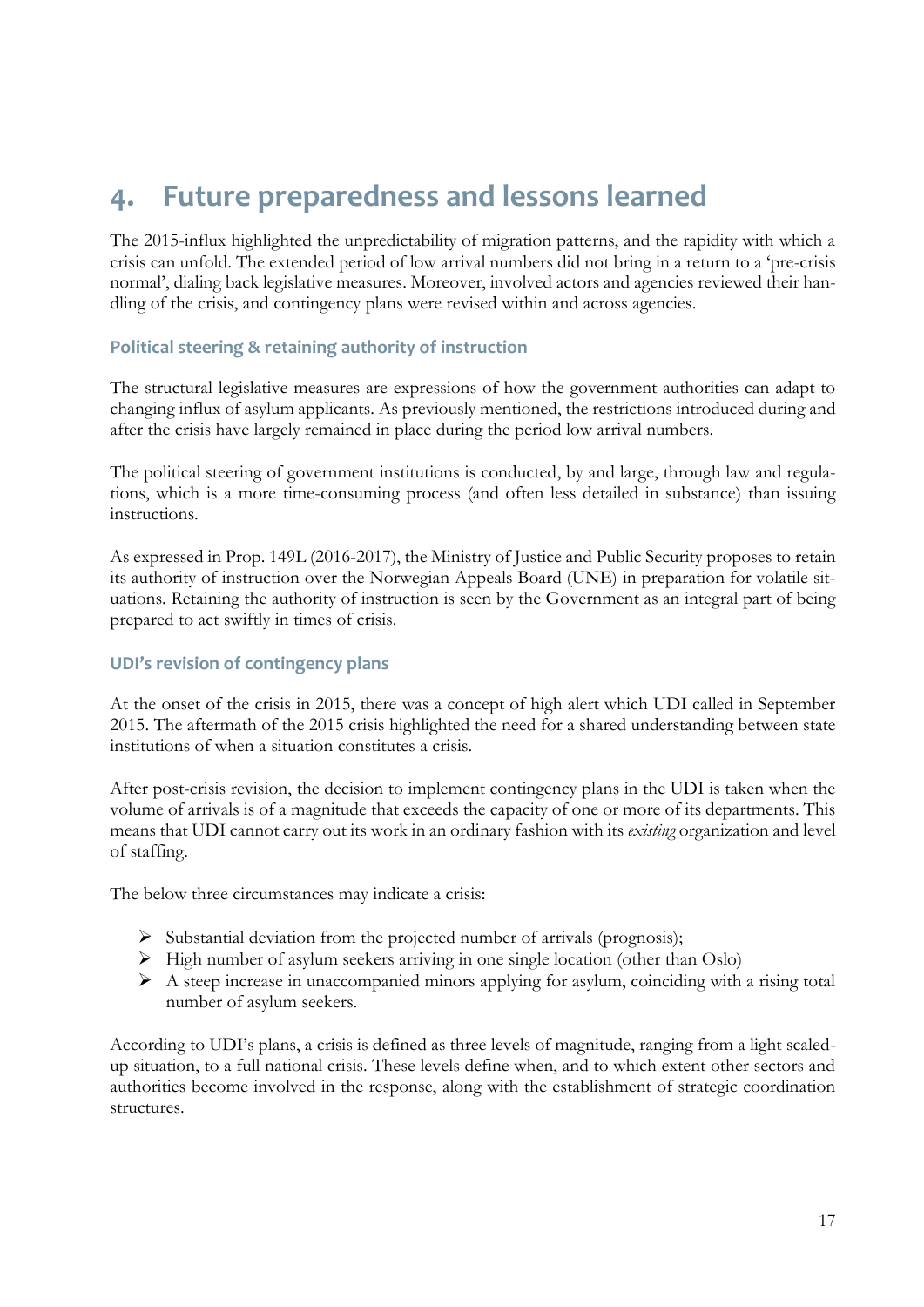#### **A new arrival, registration & reception phase**

The experiences accumulated over the course of 2015 ad 2016 gave rise to closer cooperation between PU and UDI. Since the spring of 2016, PU and UDI are cooperating on a common project (PUMA) whose aim is to:

- ➢ Design an effective and secure arrival, registration & reception phase which ensures adequate information for authorities to decide on differentiated case procedures.
- ➢ Strengthen PU and UDI's ability to handle fluctuations in arrivals.
- ➢ Create effective contact points for asylum seekers in the arrival phase, adjusted to differentiated groups of applicants.

The project lays down principles for the arrival phase, among which information sharing, the applicant's active contribution, and a holistic view on priorities and monitoring are crucial. Moreover, the arrival centre from late 2015, is taken on board as a model.

In the planning for an improved arrival, registration & reception phase, there are aspects that figure prominently:

- ➢ *Differentiated case flows throughout the whole process*: Securing evidence and data at the earliest possible stage, such as photo, fingerprints, biometrics, document verification, electronic tracks, language test, age test and information from user self-service solutions. Cross disciplinary technical teams assess the desired extent of PU's and UDI's involvement in each case, as well as potential need for other specialist expertise. Ordinary cases are sorted in differentiated case flows before interviewing.
- ➢ *"All under one roof"* interaction and information sharing at arrival centre: Co-located services and expertise reduce transport & transaction costs, reduces the potential need for use of force and internment, secures better decision making on transferring a case to a suitable reception facility, and leaves more time for judging the grounds for protection in each case.
- ➢ *User participation and involvement*: The asylum applicant can contribute substantially to his or her case in a better way than previous practices and IT-systems have allowed for. Amongst other things the applicant should be able to log in and out to add information to the case at different stages of the case flow. Other remedies such as an asylum app can help impart important information to the asylum seeker. The UDI will own the format and support function for the information disseminated through digital channels. Involvement of asylum applicants should also translate into a low-threshold activities / training / work for those who want it.
- ➢ *Digital solutions*: A problematic feature of IT-development has been that it often takes place inside each sector. Authorities need solutions that in particular cater to the needs of both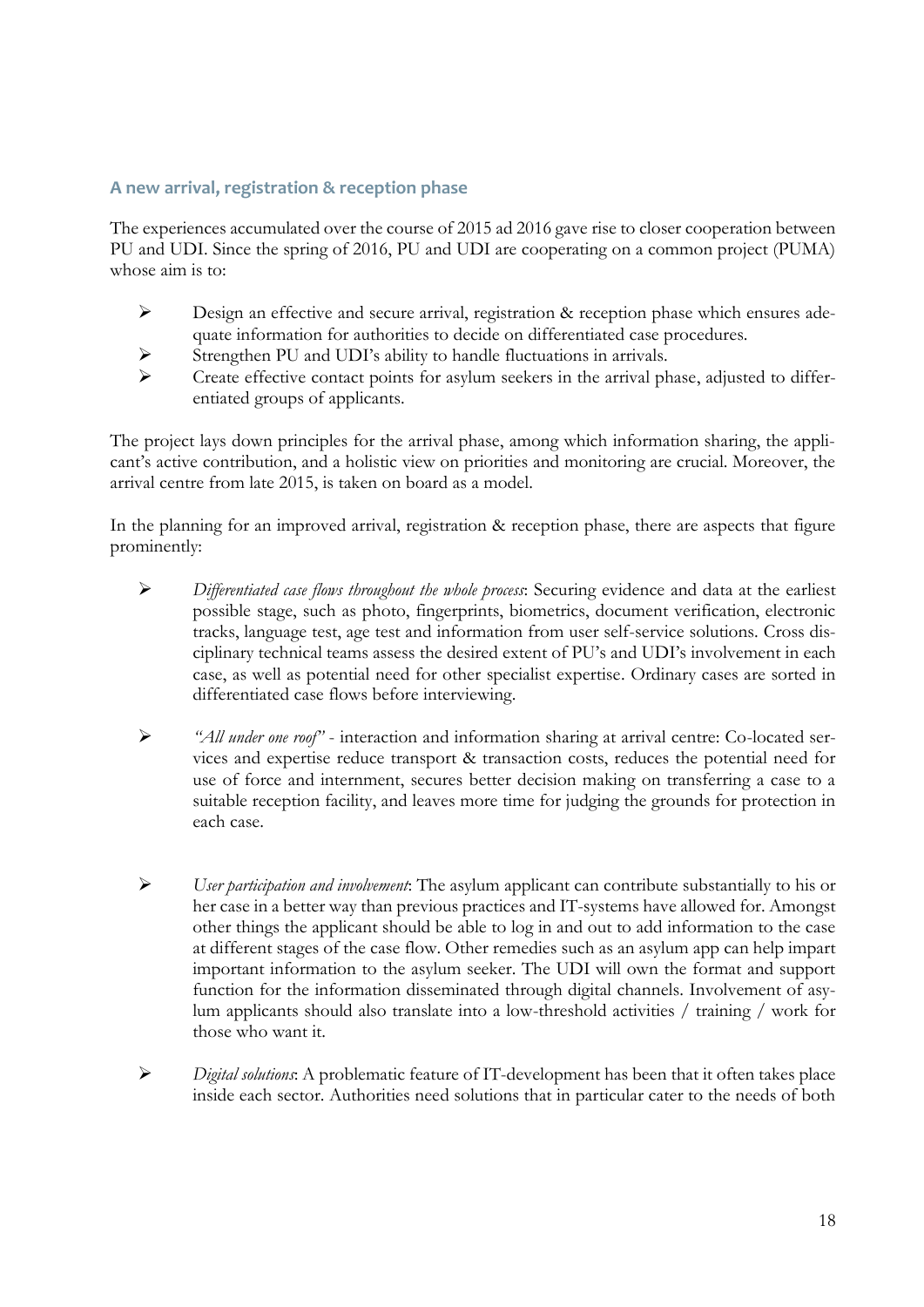PU and UDI. Relevant functions include a shared online roster of highly qualified interpreters, digital tools for operational steering of the arrival phase, simulation models for decision making, as well as increased possibilities of collecting digital traces of applicants.

The initial phase post-arrival requires steering on the basis on a structured information flows. A more effective asylum process is largely related to holistic prioritization and interaction across government branches and specialist institutions.

Coping with volatility and rapid fluctuations require enforceable mechanisms for scaling up, underpinned by flexible resource mobilization and utilization of technical experts when needed. Consequently, involved actors must be held accountable for delivering to scale.

In more concrete terms, reaping economic benefits of a more effective asylum process means reduced time spent in reception facilities, since this is the strongest cost driver. While the average time from arrival to a final decision from UDI has been averaging 233 days over the past three years, the ambition of the PUMA project is to have a high portion (80%) of cases processed while the applicant is residing in the arrival centre. As a norm (barring crisis situations), case processing should be brought down to a period of three weeks.

#### **Recommendations extracted from internal reviews**

Lessons and recommendations across agencies and sectors extracted (by Deloitte) from the various reviews of the handling of the asylum are summed in the points below. Many of these have been followed up by UDI and PU.

*Establish a common understanding at the earliest stage possible.* There is need for establishing a set of criteria for assessing and defining the situation in the case of mass arrivals. Reliable and relevant information must be collected in order to establish a common understanding of the situation as early as possible Coordinating meetings at a strategic level should be in place, with participation from relevant authorities and partners.

*Need for emergency plans that are both broader and more precise.* There is need for strengthening emergency plans in the UDI, including plans for collaboration with other stakeholders. UDI's overall emergency response plan must describe an overall emergency response organization with clear roles and responsibilities, meeting structures and necessary internal and external coordination. PU and DSB should establish plans that describe their respective roles and contributions in a crisis situation. I order to strengthen emergency plans and adapt them to possible situations, relevant authorities should meet to discuss different scenarios and consequences of these.

*Roles and responsibilities should be clearer.* Mandates, roles and responsibilities between the various stakeholders need to be clarified and communicated to all participants. DSB's national coordination role, and when this role applies, must be clarified. UDI should initiate closer collaboration with the County Governors to ensure greater and more rapid benefits of their coordination role. UDI and PU should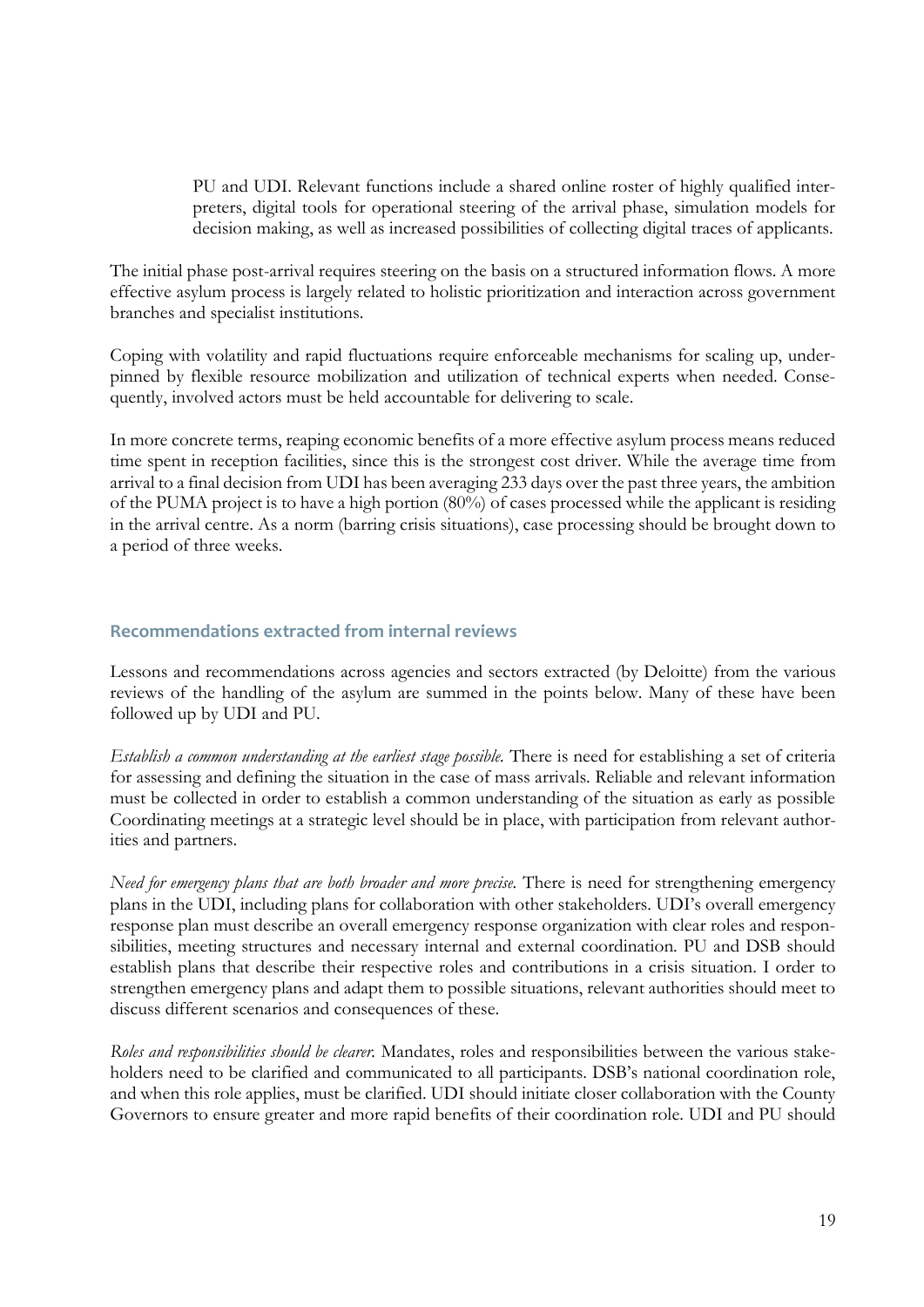clarify roles and responsibilities when it comes to accommodation of asylum seekers prior to registration, with a particular emphasis on issues concerning health services, logistics and budgets.

*Leadership and communication should be strengthened.* Leaders should put more emphasis on managerial tasks with respect to coordination, dialogue with other involved participants and allocation of resources. Vital decisions should be documented and communicated in writing, and site management should have authority to make local decisions. Relevant stakeholders must establish notification procedures that come into play when changing work processes that affect other stakeholders, and ensure that important information on asylum seekers' case (e.g. identity) is shared.

*Focus on asylum seekers' fundamental rights.* The authorities must ensure that all asylum seekers receive necessary information about their rights. In addition, the authorities must ensure sufficient and nutritional food and provide access to satisfactory healthcare and sanitation services. Establish clearer procedures and guidelines for safeguarding vulnerable asylum seekers, and in particular the reception and registration of unaccompanied minor asylum seekers.